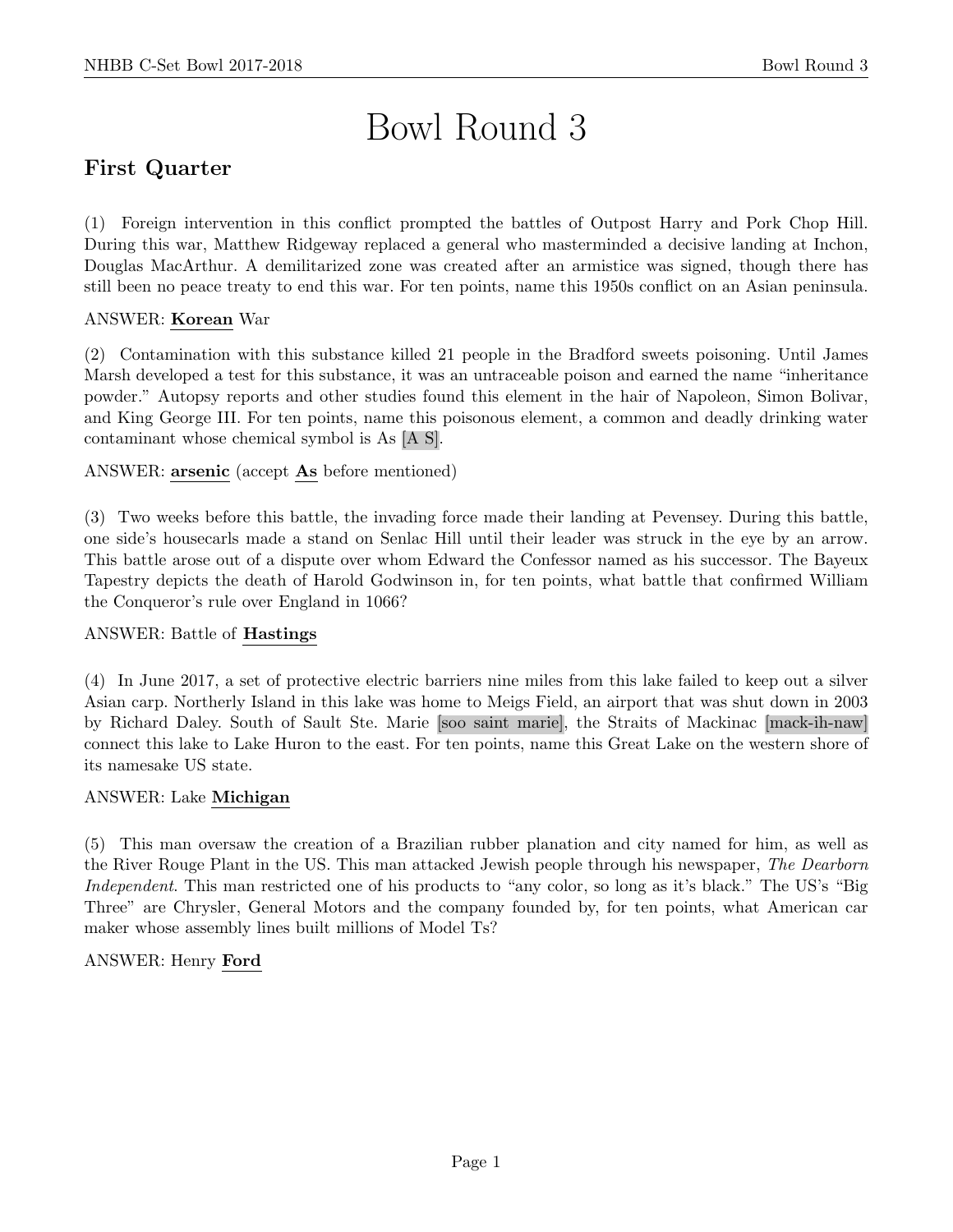(6) James Scobie died in this country, leading to the creation of the Eureka Flag. In this nation, the captain of the Bounty, William Bligh, was deposed in the Rum Rebellion. An island in this country was first reached by Abel Tasman in 1642. At Botany Bay, convicts and Aborigines met in what became an English penal colony. For ten points, name this country where, in 1770, James Cook landed near what is now the city of Sydney.

#### ANSWER: Australia

(7) Description acceptable. This event was briefly halted when a nearby patrol forced William Dawes to flee; he subsequently fell off his horse and could not finish his mission. This event's central participant slipped by the *Somerset* by boat after Robert Newman had placed two lanterns in the Old North Church. Militia were able to prepare to fight at Lexington and Concord thanks to, for ten points, what event in which a Boston silversmith warned of approaching British soldiers?

ANSWER: Paul Revere's midnight ride (accept elaborations; prompt on partial answers, like "midnight ride")

(8) This artist sculpted the facade of a memorial for Julius II, including a seated sculpture of Moses with small horns. A sculpture of a Biblical hero by this artist was originally commissioned for the Duomo Cathedral and lacks both a sword and the severed head of a giant, unlike a similar work by Donatello. For ten points, name this Italian artist of a nude marble David and the ceiling frescos of the Sistine Chapel.

ANSWER: Michelangelo Buonarroti (accept either or both names)

(9) In this city, Walter Ulbricht initially denied building what later became known as the Anti-Fascist Protection Rampart. In 1963, JFK claimed that it was the "proudest boast" of a free person to be a citizen of this city. Later, Ronald Reagan spoke in front of this city's Brandenburg Gate and commanded Gorbachev to tear down this city's wall. For ten points, name this once-divided city whose eastern half served as the capital of East Germany.

# ANSWER: Berlin

(10) After this man's Kirtland Safety Society failed financially, he fled to Clay County, Missouri. This man forced the Nauvoo Expositor to shut down by destroying its press, leading to his death in Carthage Jail while awaiting trial. This man claimed to have received golden plates from the angel Moroni, as well as two seer stones, near the Sacred Grove in western New York. For ten points, name this American religious leader and founder of Mormonism.

ANSWER: Joseph Smith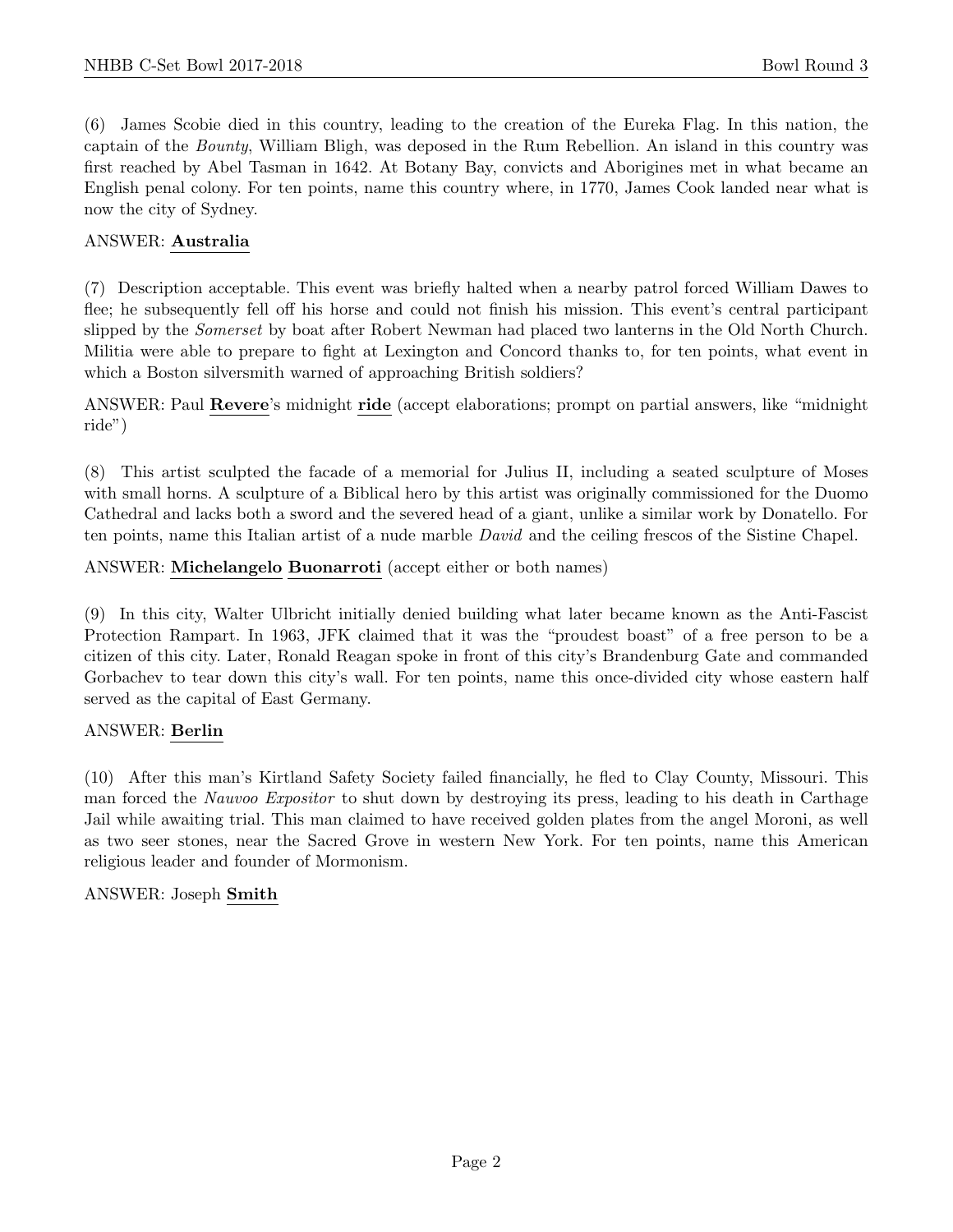# Second Quarter

(1) In 1966, Secretary of State Dean Rusk asked this leader if a recent order applied to American soldiers in his country's cemeteries. Lester Pearson noted that "Canadians do not need to be liberated" in his criticism of this man's declaration of "vive le Quebec libre." This leader signed the Evian Accords, leading to the independence of Algeria. For ten points, name this first president of the Fifth Republic who led Free France in World War II.

#### ANSWER: Charles de Gaulle

BONUS: In 1966, de Gaulle pulled France out of this organization's Military Command Structure and ordered foreign soldiers to leave France, leading to Rusk's aforementioned question. France fully returned to this military alliance in 2009.

#### ANSWER: NATO (or the North Atlantic Treaty Organization)

(2) Methods for this activity should satisfy criteria like non-dictatorship and the independence of irrelevant alternatives, according to the 1951 book Social Choice and Individual Values. That book outlines an impossibility theorem that applies when this activity involves three or more distinct alternatives and was written by Kenneth Arrow. Methods for judging this activity include "first-past-the-post," which is criticized for leading to two-party politics. For ten points, name this democratic process in which ballots are cast to make political decisions.

#### ANSWER: voting (or election systems; accept word forms)

BONUS: Two current American states use the congressional district method, rather than a winner-take-all system, to allocate their Electoral College votes. One state split their vote in 2016, while the other did in 2008. Name either state.

ANSWER: Maine and/or Nebraska (only one needed; if two answers are given, both must be correct to get points)

(3) In this country, students were attacked in the Night of the Pencils during Jorge Videla's presidency. Left-wing Montoneros were killed at the Ezeiza Airport during a rally for a returning leader of this country who had been supported by the *descamisados*, or "shirtless ones." In the 1970s and 80s, this country experienced a period of state terrorism called the Dirty War. Evita was the First Lady of, for ten points, what South American country ruled from Buenos Aires?

# ANSWER: Argentina (or the Argentine Republic)

BONUS: During the Ezeiza Massacre, the Montoneros had gathered to see this man, the husband of Evita, return from exile. The Dirty War began after this man's third wife, Isabel, was deposed.

# ANSWER: Juan Domingo Perón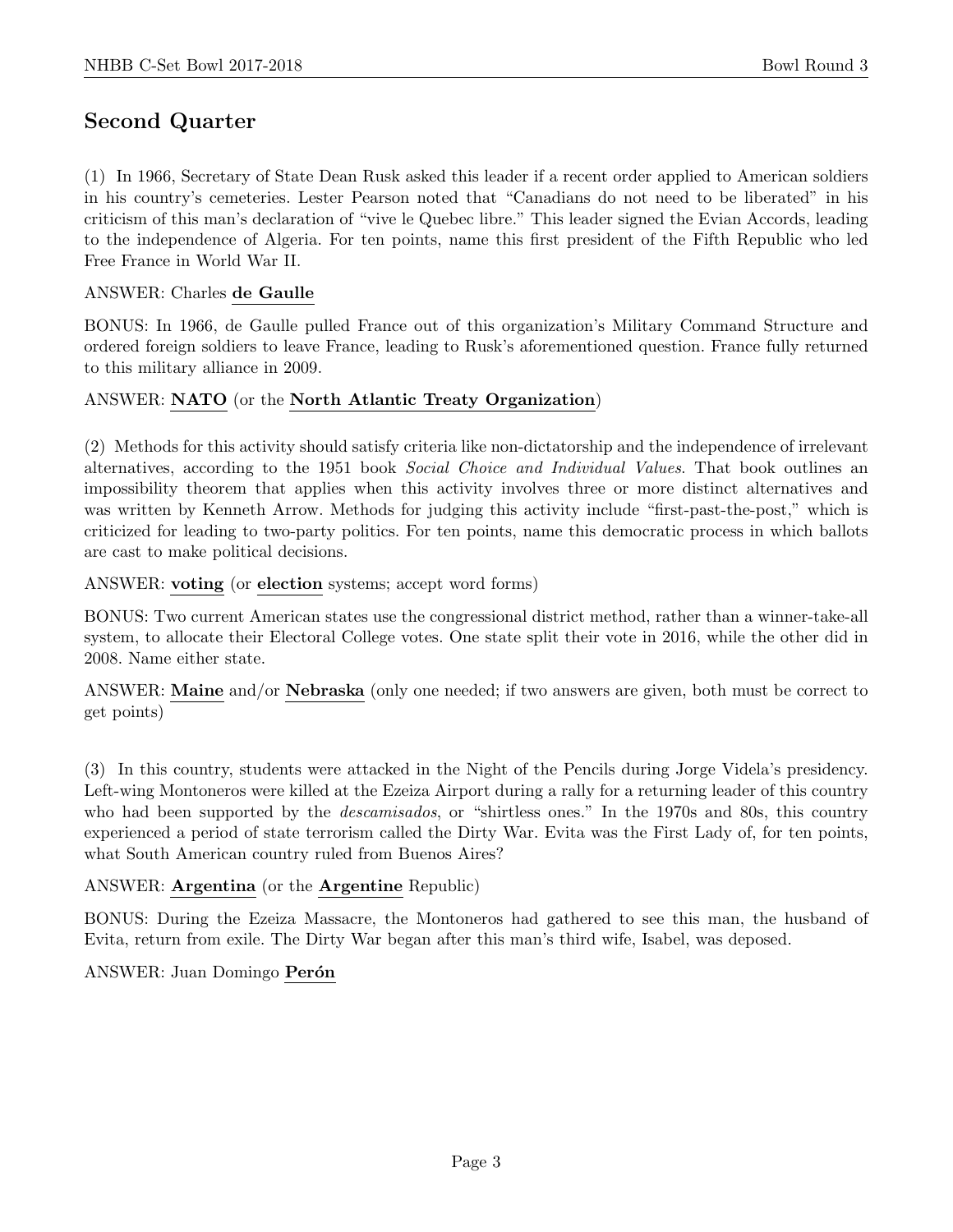(4) A gun is brandished directly at this person in a Pulitzer-winning photograph by Robert Jackson. This person married Marina Prusakova during a period of nearly two years that he spent as a factory worker in the Soviet Union. This man shot at and missed Edwin Walker a few months before using the same rifle to fire three shots from the sixth floor of a school book depository in Dallas. For ten points, name this assassin of John F. Kennedy.

# ANSWER: Lee Harvey Oswald

BONUS: This Dallas nightclub owner shot Oswald, as depicted in the aforementioned photograph.

# ANSWER: Jack Ruby (or Jacob Rubenstein)

(5) This modern-day country's borders were set by Frederick Lugard, who consolidated a "northern" and "southern" protectorate. In 1970, this country's leader, Yakubu Gowon, put down a revolt from the breakaway region of Biafra. In a more recent conflict, this country faced the kidnapping of over 200 schoolgirls from Chibok, a crime committed by Boko Haram. Muhammadu Buhari leads, for ten points, what oil-rich West African country where 8 million people live in Lagos?

# ANSWER: Federal Republic of Nigeria

BONUS: Lagos served as the first capital of Nigeria, but has since been replaced by this planned capital city in the center of the country.

# ANSWER: Abuja

(6) In this country, suicide bombers pretending to be journalists used an exploding camera to assassinate Ahmad Shah Massoud. This country's caves of Tora Bora served as the headquarters of an insurgency. The Northern Alliance was formed to defend this country and received Western support when this country was invaded in Operation Enduring Freedom after 9/11. For ten points, name this country where, in 2001, NATO troops toppled the Taliban government.

# ANSWER: Islamic Republic of Afghanistan

BONUS: The NATO invasion in 2001 triggered a massive-but-brief drop in the farming of this illegal substance from poppy seed pods. It is used in the production of morphine and heroin.

# ANSWER: opium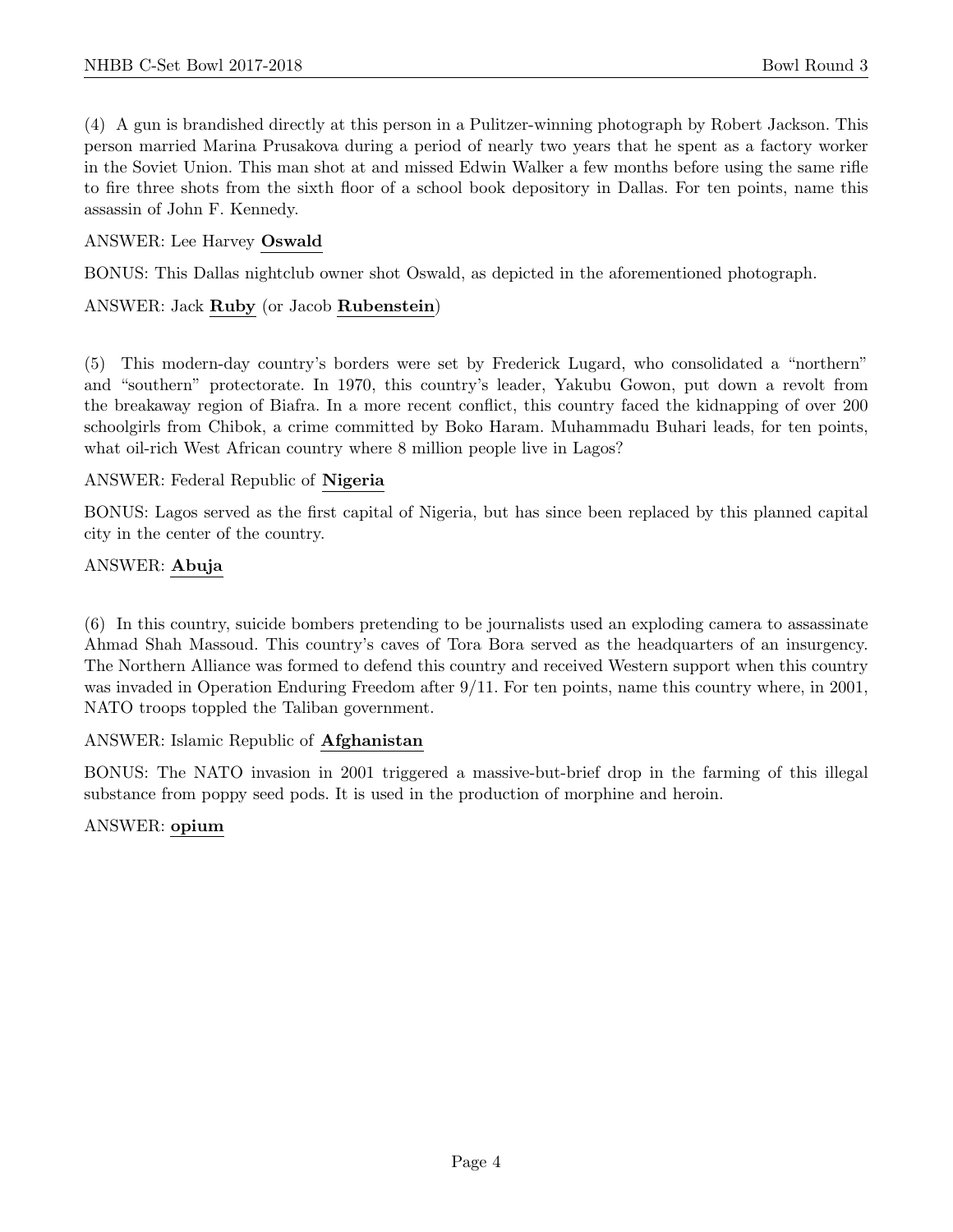(7) The third of these people died shortly after giving birth to a son whose betrothal ended the War of the Rough Wooing. The fourth of these people was known as the "King's Beloved Sister" because she never consummated her marriage; that woman was Anne of Cleves. Clement VII refused to annul a marriage involving one of these women, leading to the creation of the Anglican Church. Catherine of Aragon was the first of, for ten points, what group of six women married to an English king?

ANSWER: wives of Henry VIII (do not prompt on queens of England, as the chronology doesn't work with "third" and "fourth")

BONUS: The aforementioned third wife of Henry VIII was this woman, the mother of Edward VI. She is the only one of Henry's wives not named Anne or Catherine.

ANSWER: Jane Seymour (prompt on Jane)

(8) In this state, Charles Hamilton murdered five surrendered prisoners in the Marais des Cygnes massacre. Twenty-three people were captured, but no one died, during the Battle of Black Jack in this state, unlike the deadly Pottawatomie Massacre a week earlier. "Beecher's Bibles" were guns used to shoot at "Border Ruffians" in, for ten points, what Plains state that was "Bleeding" in the 1850s in cities like Lawrence and Topeka?

#### ANSWER: (Bleeding) Kansas

BONUS: Abolitionists were led by this man in the Battle of Black Jack and the Pottawatomie Massacre, three years before he raided a federal armory in Virginia.

ANSWER: John Brown

# Third Quarter

The categories are . . .

- 1. 1960s American Activism
- 2. Jews in Europe
- 3. Water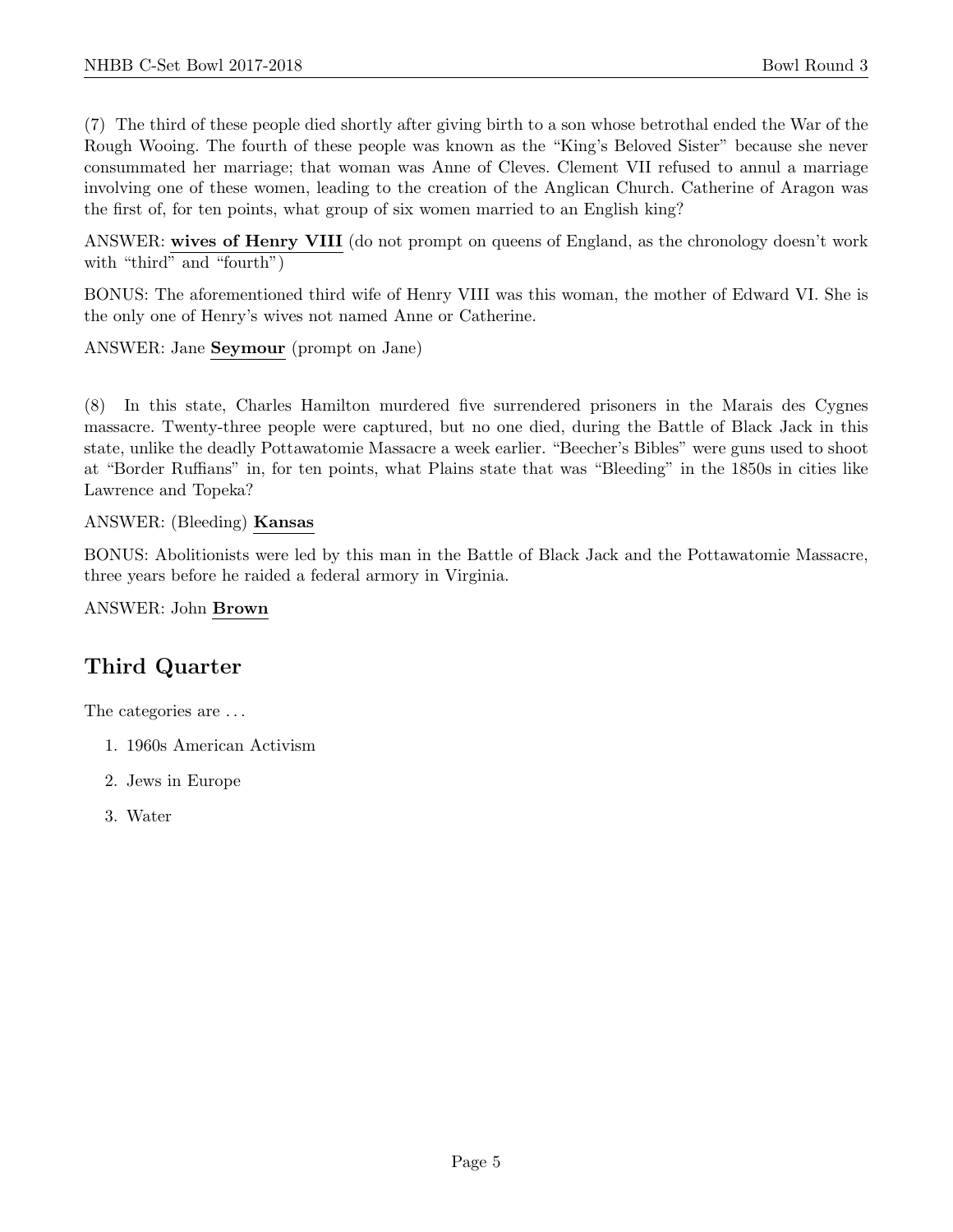# 1960s American Activism

Name the...

(1) Civil rights leader who gave the "I Have a Dream" speech in 1963.

ANSWER: Dr. Martin Luther King, Jr.

(2) Organizer of sit-ins in Chicago in 1962 who later challenged Hillary Clinton in the 2016 Democratic primaries.

ANSWER: Bernard "Bernie" Sanders

(3) Event where Tommie Smith and John Carlos raised their fists as a Black Power salute while receiving their medals.

ANSWER: 1968 Mexico City Summer Olympics

(4) Black nationalist group founded by Huey Newton and Bobby Seale in Oakland.

# ANSWER: Black Panther Party (or the Black Panthers)

(5) Man who gave the "Ballot or the Bullet" speech and was assassinated after leaving the Nation of Islam.

ANSWER: Malcolm X (accept Malcolm Little or ell-Hajj Malik el-Shabazz

(6) New York bar where a police raid in 1969 triggered riots and helped start the gay rights movement

# ANSWER: Stonewall Inn

(7) 1968 political event in Chicago where Hubert Humphrey was nominated for President as police beat protesters.

ANSWER: Democratic National Convention (or DNC; prompt on partial answers)

(8) Native American advocacy group that occupied Alcatraz in 1969 and the Pine Ridge Reservation, site of the Wounded Knee massacre, in 1973.

# ANSWER: American Indian Movement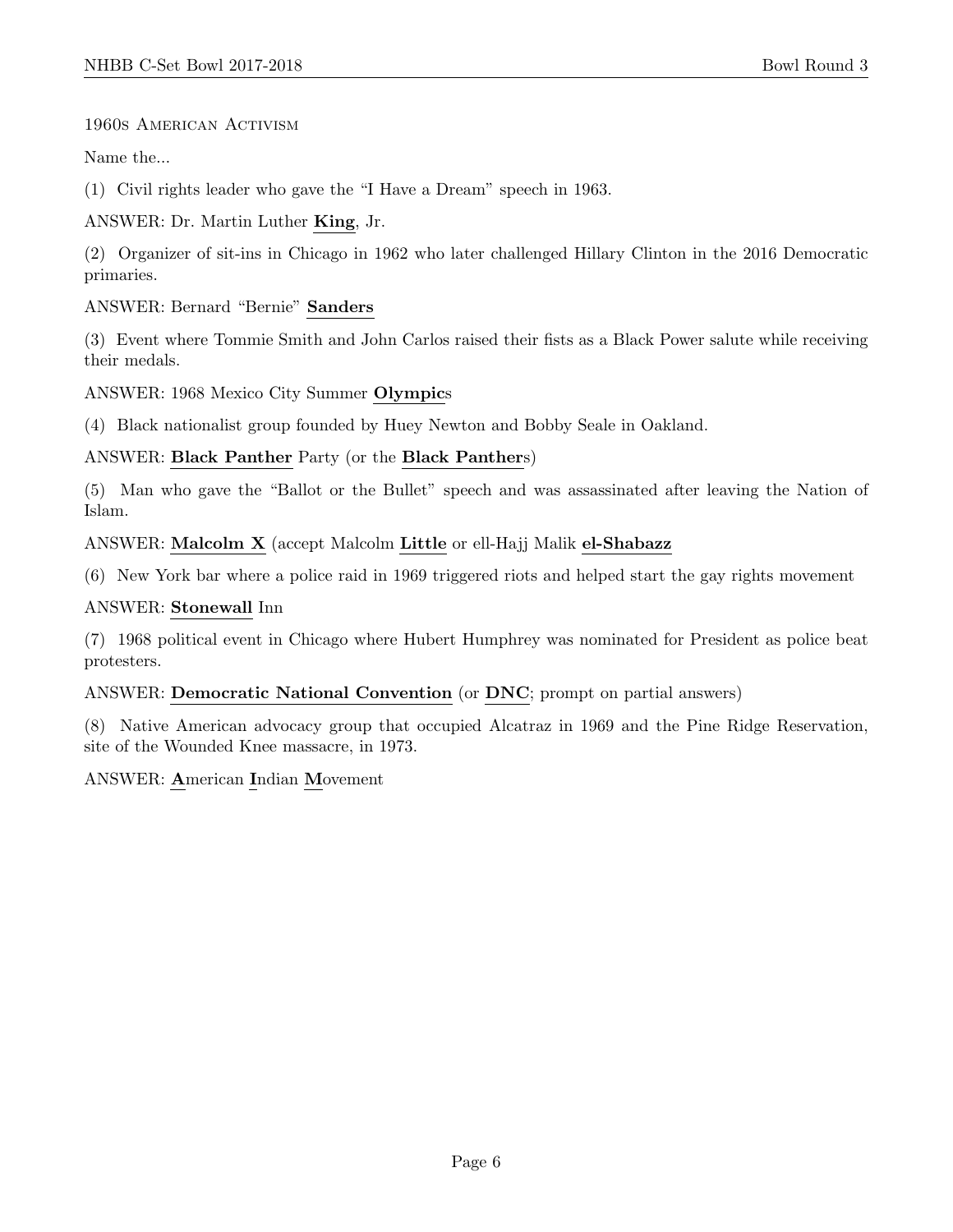Jews in Europe

Name the...

(1) 3,000-year-old language, used to write most of the Tanakh, whose modern form has adopted numerous European influences.

# ANSWER: Hebrew

(2) Neighborhoods where minorities, like Jews in Nazi-controlled Warsaw, were forced to live.

# ANSWER: ghettoes

(3) Occupation that Jews were often forced to take because they were not affected by the Catholic Church's ban on usury. Examples include the Rothschild family.

ANSWER: banker (or moneylender; accept equivalents related to charging interest on loans)

(4) Term for outbursts of violence against Jews in the Russian Empire.

# ANSWER: pogroms

(5) Religious group that was often tolerant of Jews, since it classified them as dhimmi, or people of the book.

# ANSWER: Islam

(6) Decree issued by Ferdinand and Isabella that forced all Jews in Spain to either convert or flee into exile.

# ANSWER: Alhambra Decree

(7) 19th century "affair" in which a Jewish French army officer was falsely accused of treason.

# ANSWER: (Alfred) Dreyfus affair

(8) 12th century Jewish scholar born in Córdova who wrote a code of Jewish law called the Mishneh Torah.

# ANSWER: Maimonides (or Moses ben Maimon)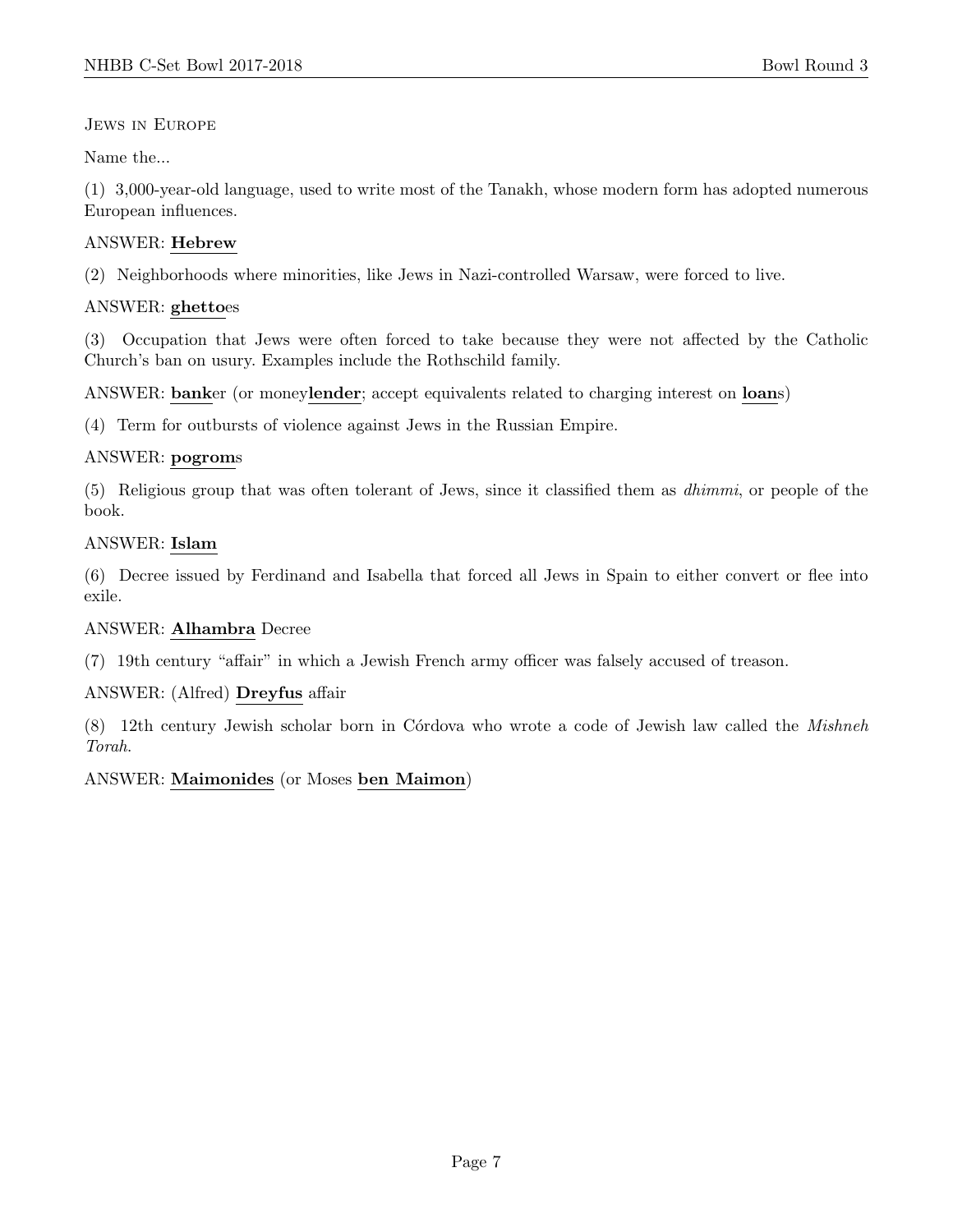# **WATER**

Name the...

(1) Michigan city that has lacked safe tap water since 2014.

# ANSWER: Flint

(2) Water delivery structures, such as the Pont du Gard and one in Segovia, built by the Romans.

# ANSWER: aqueducts

(3) Country where the Turpan oasis provides water to Uyghurs [wee-gurs] in Xinjiang [shin-jiang] Province.

ANSWER: People's Republic of China

(4) Ancient Greek inventor of a water-lifting screw and, supposedly, a death ray.

ANSWER: Archimedes of Syracuse

(5) Type of underground water source, like the Ogallala, that are threatened by over-irrigation.

# ANSWER: aquifers

(6) Sea that has largely dried up since the Amu Darya and Syr Darya were diverted for irrigation by the Soviets.

ANSWER: Aral Sea

(7) Southeast Asian empire that built barays to store water near Angkor Wat.

ANSWER: Khmer Empire (do not accept or prompt on Cambodia)

(8) Abbasid caliph who built a qanat for water in Mecca, as well as the House of Wisdom in Baghdad.

# ANSWER: Harun al-Rashid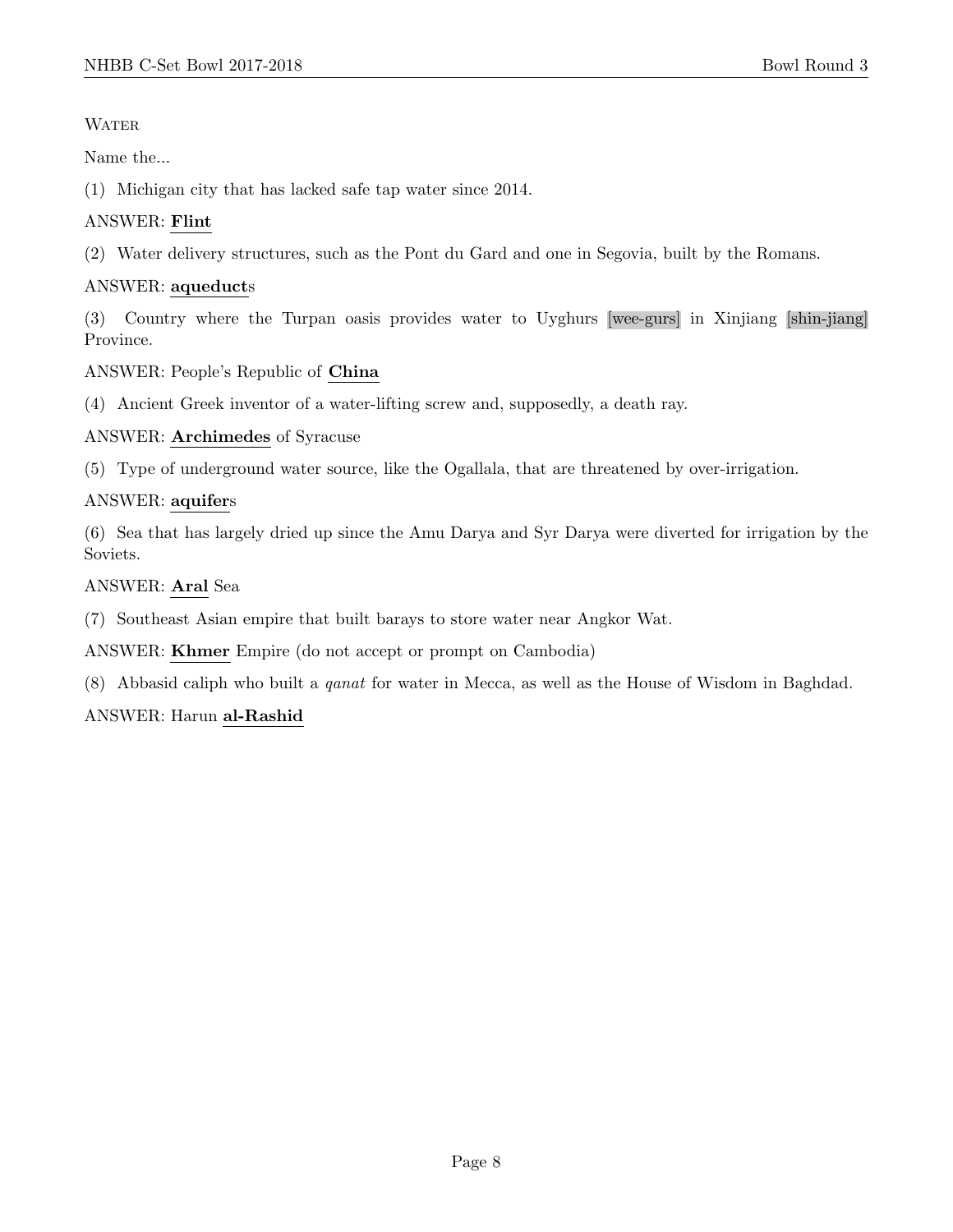# Fourth Quarter

(1) In 1997, Fuzzy Zoeller [zeller] made a racist remark about the food this man would select for the next year's Champion's Dinner, a remark echoed in 2013 by Sergio Garcia. This man, who refers to his ethnic background as  $(+)$  "Cablinasian," won the 2000 US Open by 15 strokes, the most dominating major championship victory in history. In 1997, he became the (\*) youngest and first non-white man to win the Masters. For ten points, name this American athlete with the second-most wins in golf history.

ANSWER: Eldrick "Tiger" Woods

(2) This institution was the main topic of a secretive meeting of the "First Name Club" at Jekyll Island. After studying similar establishments in Europe, Nelson Aldrich planned this institution, which was created in light of J.P. (+) Morgan's concerns after the Panic of 1907. A Board of Governors leads this institution, which oversees twelve regional (\*) banks and enacts monetary policy. Janet Yellen currently leads, for ten points, what central banking system of the US that controls interest rates?

ANSWER: Federal Reserve System (accept the Fed)

(3) In 1572 in this city, a man known as "Besme" [BEHM] stabbed an admiral and threw him out a window, where he was then decapitated. Shortly after Margaret of Valois was married in this city, a massacre of  $(+)$  Huguenots took place on Saint Bartholomew's Day. In converting to Catholicism, Henry IV claimed that this city was (\*) "well worth a mass." For ten points, name this capital city, the site of much strife during the French Wars of Religion.

#### ANSWER: Paris

(4) This musician included "Feux Follets" [foh follay] and a piece inspired by hetman Ivan Mazeppa in a series of twelve hard piano pieces. This composer's orchestral piece Les préludes was the first "symphonic poem," and his illegitimate daughter  $(+)$  Cosima married Richard Wagner [ree-kard vahg-ner]. He used Roma melodies for a set of nineteen piano showpieces named for his home (\*) country. For ten points, name this Romantic composer of the Transcendental Etudes and Hungarian Rhapsodies who inspired a namesake "mania" in 19th century France.

ANSWER: Franz Liszt (or Liszt Ferenc)

(5) After a failed attempt to revise this document to include impost taxing, frustrated officers began planning the Newburgh Conspiracy. The legislative body created by this document successfully passed the Northwest (+) Ordinance, but many clamored for changes after Shays' Rebellion, because this document did not grant the (\*) federal government authority to levy tax or regulate interstate commerce. For ten points, name this American governing document that preceded the Constitution.

#### ANSWER: Articles of Confederation and Perpetual Union